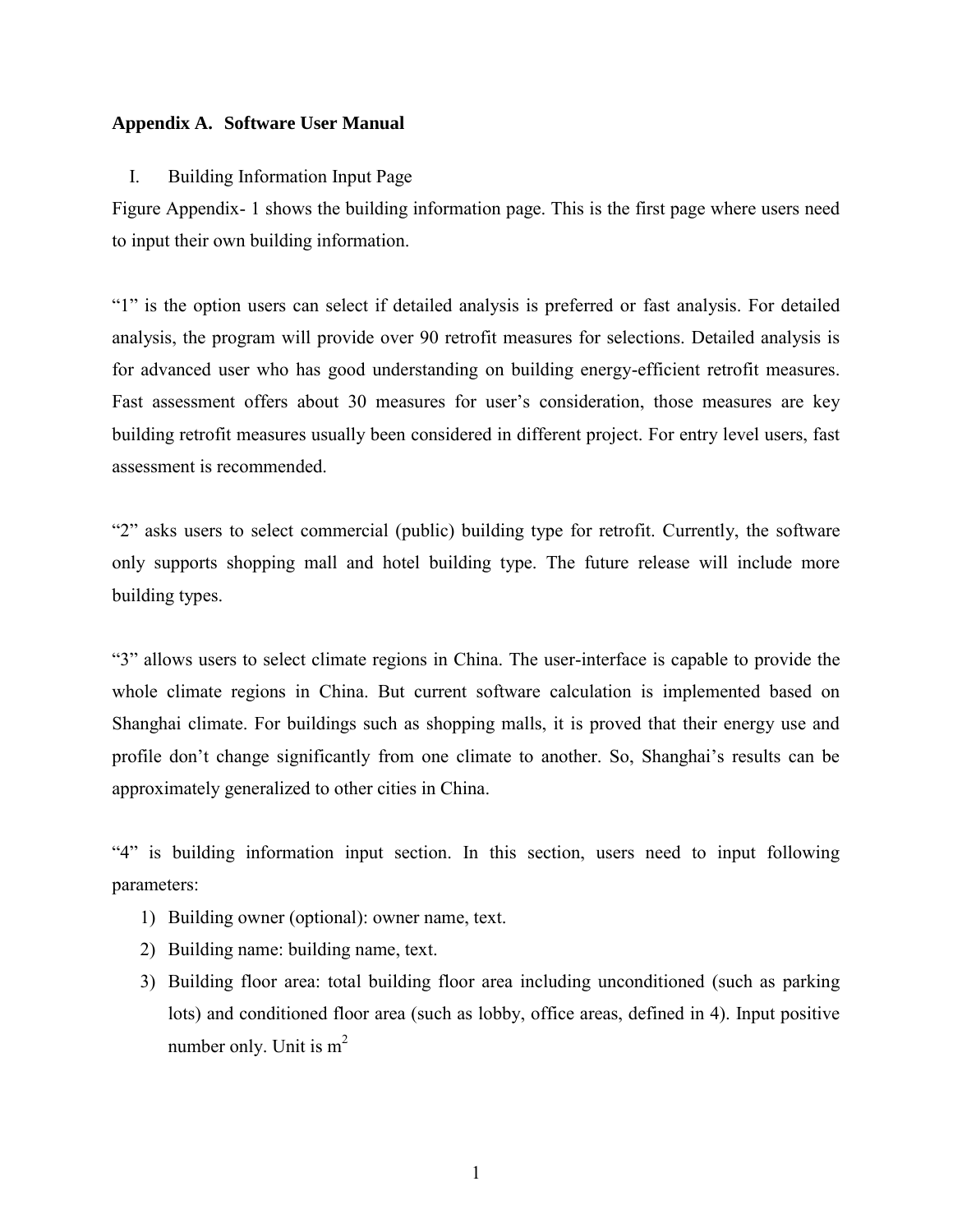- 4) Building conditioned floor area: the floor area which has heating and/or cooling control to condition its room temperature. The conditioned floor area will determine the HVAC energy usage. Input positive number only. Unit is  $m^2$ .
- 5) Window-to-wall ratio (WWR): window-to-wall ratio defines the ratio of building's total exterior window area to the building's total external wall area. The ratio is a unitless number within [0.0, 1.0]. If WWR value is 0, this means the building has no external window, which often refer to a "concrete box". WWR value 1 means that the building has 100% glass façade.
- 6) Roof U value: the roof U value (or K value) with unit  $[W/(m^2 K)]$  defines the building roof **before-retrofit** thermal insulation level. In Shanghai climate, the building code required roof U value is 0.7. However, for retrofit case, the before-retrofit insulation level can be worse than the standard value and thus have higher U value number. Depending on building's construction year, the U value before retrofit can be around 2  $W/(m^2 K)$  or even higher. The range for this input is [0.3, 4].
- 7) Wall U value: the wall U value (or K value), similar with Roof U value, with unit  $\left[W/(m^2)\right]$ K)] defines the building wall **before-retrofit** thermal insulation level. In Shanghai climate, the building code required exterior wall U value is 1.0. However, for retrofit case, the before-retrofit insulation level can be worse than the standard value and thus have higher U value number. Depending on building's construction year, the U value before retrofit can be around 2 or 3 W/( $m^2 K$ ) or even higher. The range for this input is  $[0.3, 4]$ .
- 8) Infiltration rate: the building infiltration rate is measured at **before-retrofit** stage how much outdoor air can infiltrate into one building during certain time period. The number air change per hour (ACH). 1 ACH means that the building's room air can be flushed by outdoor air through infiltration in one hour. Before retrofit, building's air-tightness can be poor, and large infiltration rate (> 1 ACH) is often observed. The range for this input is [0.2, 2].
- 9) Lighting density: the lighting density input defines the average lighting energy use  $(W/m<sup>2</sup>)$  at *design level*. It can be calculated by counting the lighting equipments capacity in one building can divided by the building's total floor area. The commercial (public) building code gives lighting density level for shopping mall is  $12{\sim}19 \text{ W/m}^2$ , for hotel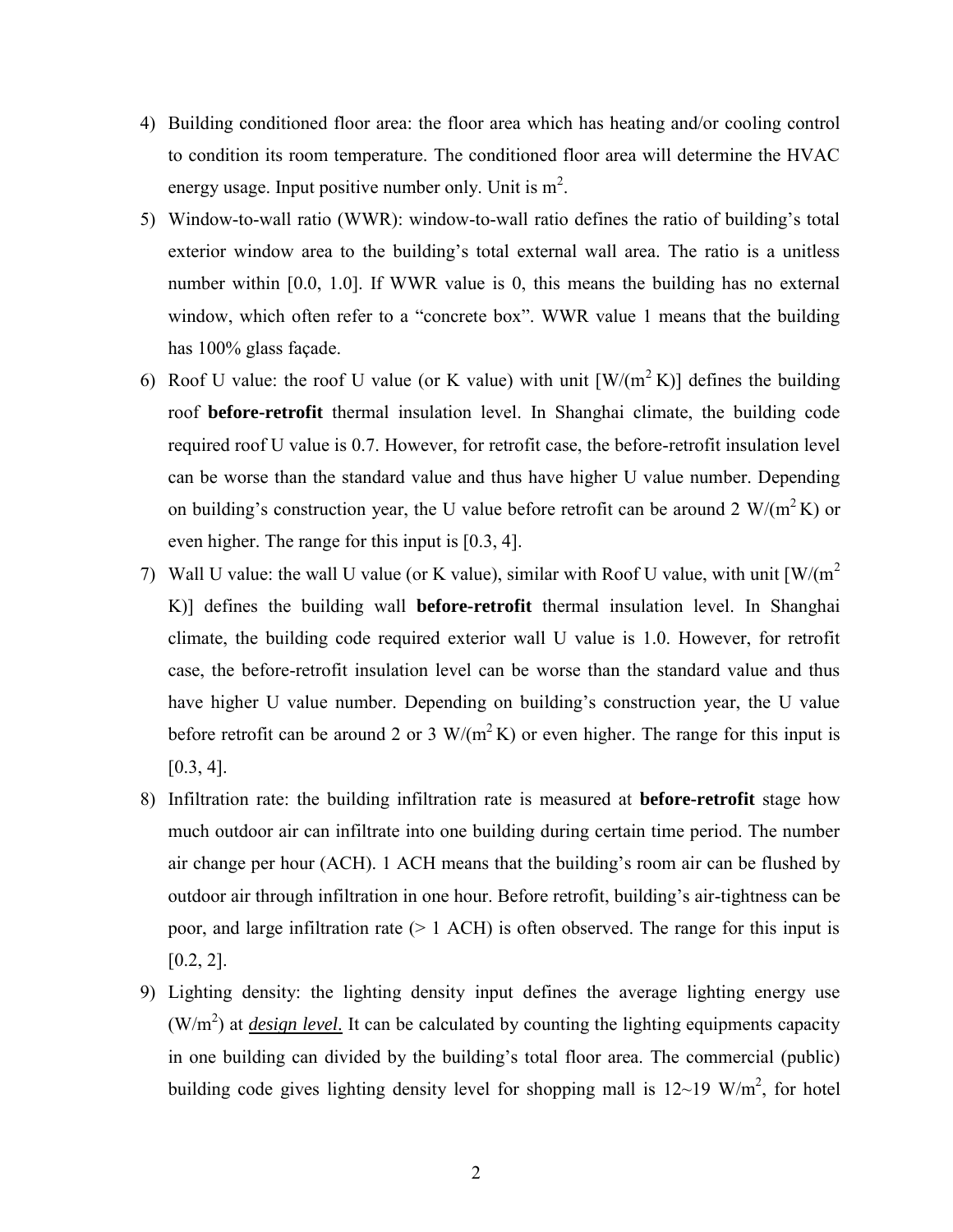(guest room) is 15 W/m<sup>2</sup>. For retrofitting buildings, because of old lighting appliance, the actual lighting density could be higher than those values. The range for this input is [1, 50].

- 10) Equipment density: the equipment density input defines the average equipment energy use at *design level*. It can be calculated by counting the plug load equipments capacity (such as computers, TVs, and other plug load appliances) in one building can divided by the building's total floor area. The commercial (public) building code gives plug load equipment density level for shopping mall is 13  $W/m<sup>2</sup>$ , for hotel (guest room) is 13~20  $W/m<sup>2</sup>$ . For retrofitting buildings, because of old appliance, the actual equipment energy density could be higher than those values. The range for this input is [1, 50].
- 11) Occupant density (**shopping mall only**): occupant density is defined at the peak time one person, on average, occupies how much floor space  $(m^2/person)$ . The commercial (public) building code gives shopping mall occupant density 3  $m^2$ /person. The range for this input is [2, 20].
- 12) Operation time (**shopping mall only**): operation time is defined that how many hours the building will operate. Longer operation time means the building will tend to consume more energy. The range for this input is [2, 20], unit hours.
- 13) Hotel star level (**hotel only**): three-star, four-star and five-star are available to select. The higher the hotel star level is, the more energy it tends to consume.
- 14) Occupancy rate (**hotel only**): hotel annual average occupancy rate. The rate reflects on average the percentage of guest rooms that are occupied. The higher the occupancy rate is, the more energy the building tends to consume.

"5" is before retrofit the building's energy bill input. Input electricity and fuel (natural gas) usage, and the program will automatically calculate the before-retrofit building's energy use intensity level. The inputted energy data will be used by the program to calculate the beforeretrofit end use energy and hence the energy savings for retrofit measures. Choose "Use actual energy data" and then type in electricity and fuel energy usage for before-retrofit condition.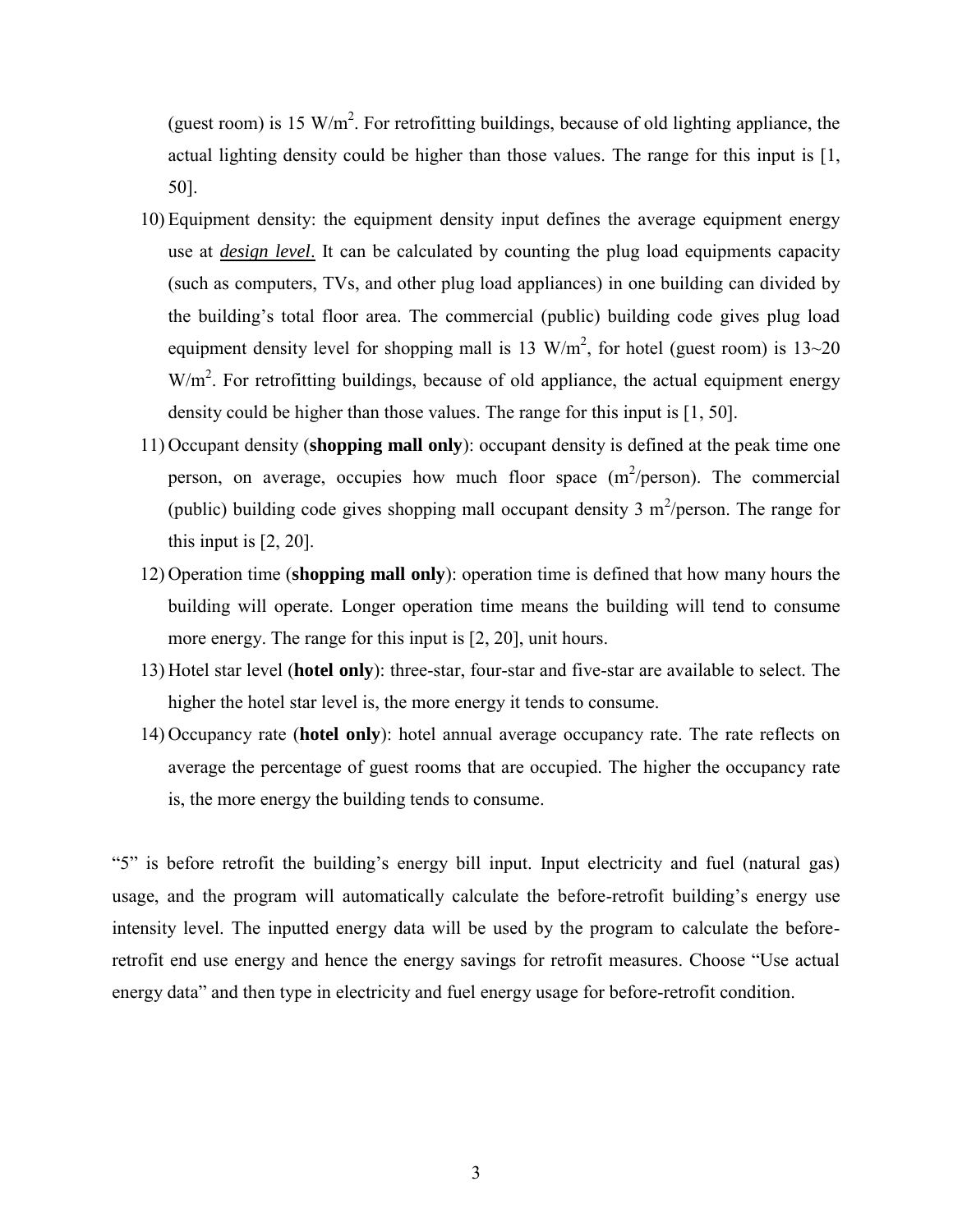Should one is not familiar with before-retrofit the building's energy usage, one can chose "Don't know energy data (use simulation)" option. This option does not require actual energy usage data, but use simulation to predict building energy consumption.

"6" is the economic analysis parameters for the building. The discount rate is the financial discount for the energy saving value. All future saving is discounted to a net present value by using the discount rate. The evaluation period is how long a building will be evaluated. Typically, we evaluate a long period of time (such as 10 years). The evaluation period is used to compare the energy saving benefit (discounted to a net present value) with the retrofit to evaluate cost-effectiveness.



<span id="page-3-0"></span>**Figure Appendix- 1 Building Information Input Page**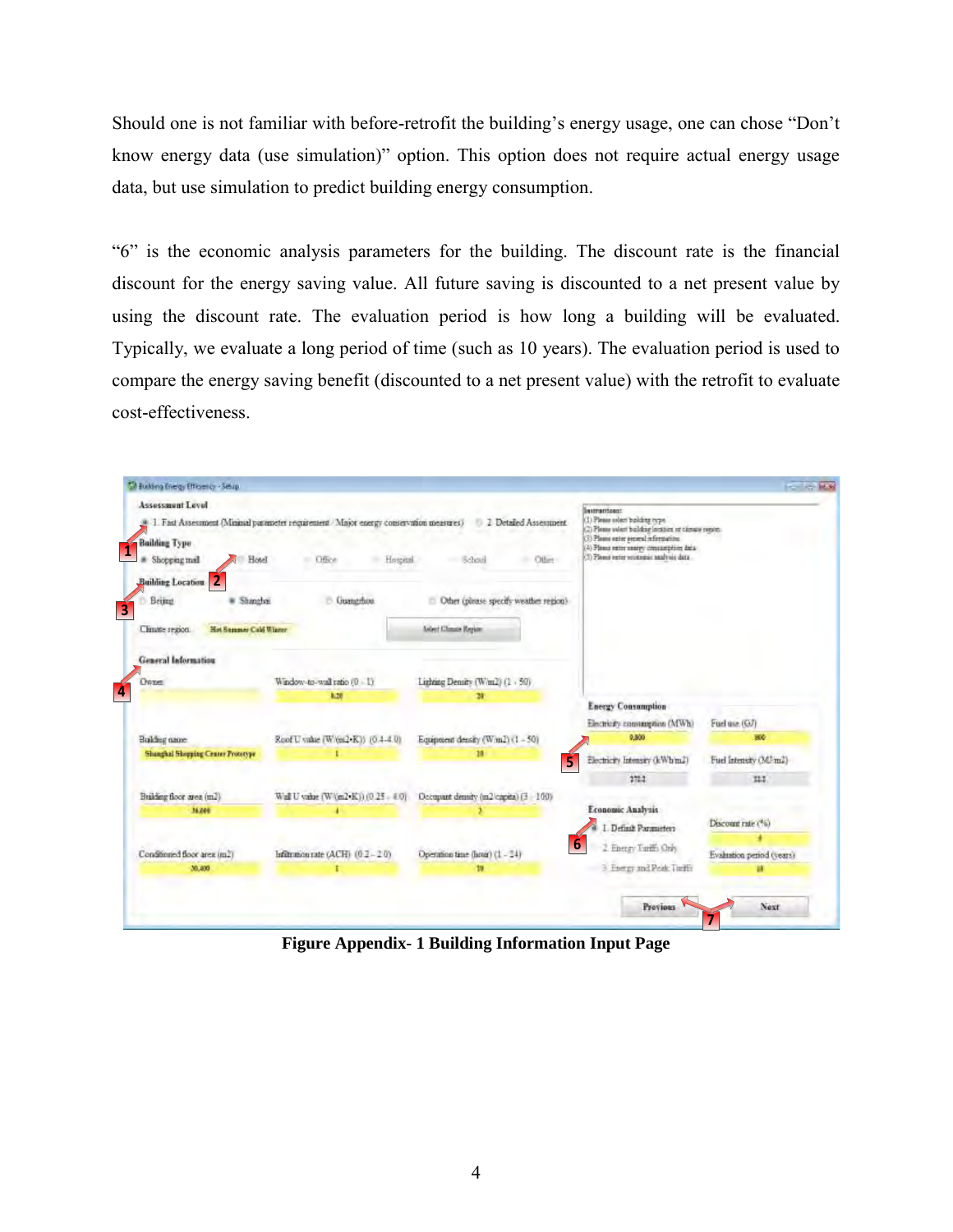## II. Retrofit Measure Page

**[Figure Appendix- 2](#page-5-0)** shows the page where users can select retrofit measures and define cost.

"1" is the tab where one can select the building system where retrofit can take place. The example show the building envelope system and the retrofit measures in building envelope system are shown in below.

"2" shows for each measure, one can select the retrofit option. Note that both before retrofit and after retrofit status are needed so the software and identify what retrofit decision has been made. For example, **[Figure Appendix- 2](#page-5-0)** shows we retrofit the building from "Dark" color to "Light" color roof (reflective or cool roof). Note, one can only retrofit a building toward the positive energy saving direction. That is for example, one can only improve the building envelope insulation level rather than decrease it.

"3" is a description text box shows the detailed meaning of one measure. The description contains what does the measure means and what potential energy benefit this measure will bring to the building if selected.

"4" give the retrofit total cost in unit RMB. The cost is calculated as material cost + labor cost + O&M cost (for O&M measures only). Only when before and after retrofit conditions are different, is the cost shown in the text box. The software has its own cost database to define each measure's cost data.

If the default cost does not satisfy users' needs, click "5" can help users define customized cost data.

"6" is shows the measure's special type (in contrast with tradition type such as equipment/material replacement or installation). There are two special types defined in this software, one is "low/no cost" measure (using symbol "L" in the software) which means that the measure will cost very little to achieve. Another type is "control" measure (using symbol "C" in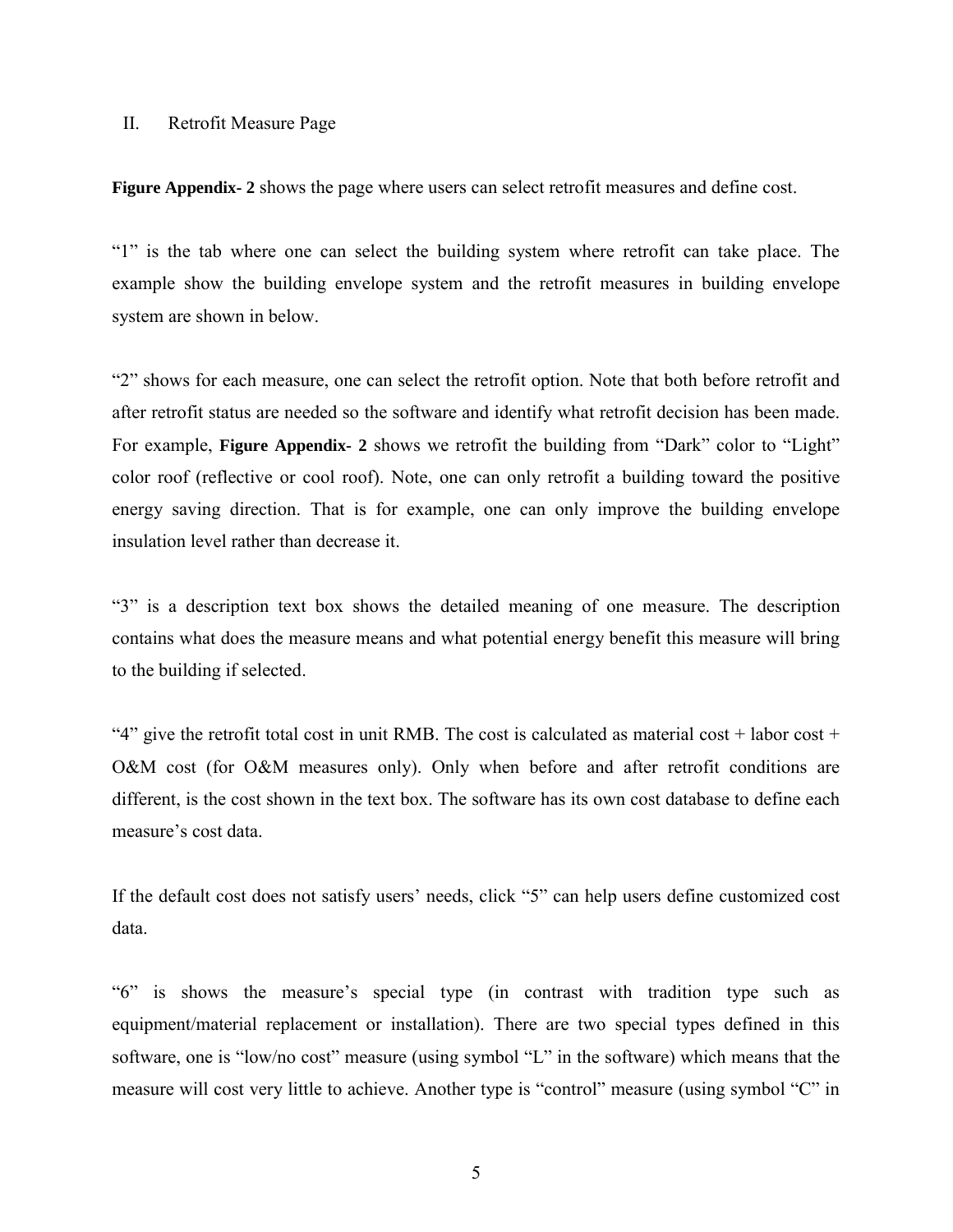the software). The "control" measure means install or improve control systems for lighting, HVAC or hot water system in the building.

"7" and "8" is the chart help users to select measure option. "7" shows the saving and cost comparison for all the options available in one measure by comparing every option with the first option. The green bar show the energy saving potential in evaluation years (e.g. in 10 years), and the red bar shows the total cost to implement the measure options. Both the saving and cost is given in currency unit RMB.

After selecting measures in current, users can navigate to next tab or the previous to continue the program. If the current tab is already located at "Renewables & Others", the program will calculate the retrofit saving and economics and show the results in next page.

| HVAC-Hydronic<br>Euvelope<br>Lighting<br><b>Energy conservation measure.</b> | Belize recoft | HVAC - Air & Room        | AAm muuti                     | Intensi Equipments | DHW and Service<br>Cast |                        | Renewables & Others<br>Refrigeration<br>The color of roof can affect its lient absorption and                                                                                                        |
|------------------------------------------------------------------------------|---------------|--------------------------|-------------------------------|--------------------|-------------------------|------------------------|------------------------------------------------------------------------------------------------------------------------------------------------------------------------------------------------------|
| Exempt wall color                                                            | Dail          | ٠                        | Lath                          | ۰                  | 110,986                 | 4                      | radiation rochasser effects. Light color roof,<br>compared with dark color one, tends to reflect more<br>solar radiation energy and less scitve involving in<br>long-wave radiation energy exchange. |
| Extenses wall enrollation                                                    | cose          | ٠                        | EPI ANGEL                     | ۰                  | 1,272,448               |                        |                                                                                                                                                                                                      |
| bastall geskets at wall awaches and receptable.                              | <b>No</b>     |                          | blo                           | $\overline{2}$     |                         |                        | Benefit & Detail: Cost (Evaluation Panos (EP) 10x                                                                                                                                                    |
| <b>Real color</b>                                                            | <b>Date</b>   | $\overline{\phantom{a}}$ | Date<br>Dark<br><b>Melses</b> |                    |                         |                        | $1000 -$<br><b>LIBRARY</b><br>100                                                                                                                                                                    |
| Toot'sumistion                                                               | <b>ISSE</b>   |                          | temp                          |                    |                         | <b>THE R. P. LEWIS</b> | 7fb<br>CF<br><b>Berushi</b><br><b>Brandy Constantinople</b>                                                                                                                                          |
| Wandow Iva-                                                                  | $8 - C$       |                          | 8£                            |                    |                         |                        | <b>Deltale Care</b><br>8<br>Armail Entray Consumption<br>10604                                                                                                                                       |
| Internal sharkers                                                            | $^{54}$       | ۰                        | No                            |                    |                         |                        | <b>MONEY</b><br>10304                                                                                                                                                                                |
|                                                                              |               |                          |                               |                    | 5                       |                        | 9604<br>TIY<br>(3)<br>117 Dark<br>(2) Main<br>232 Light<br>9                                                                                                                                         |

<span id="page-5-0"></span>**Figure Appendix- 2 Retrofit Measure Page**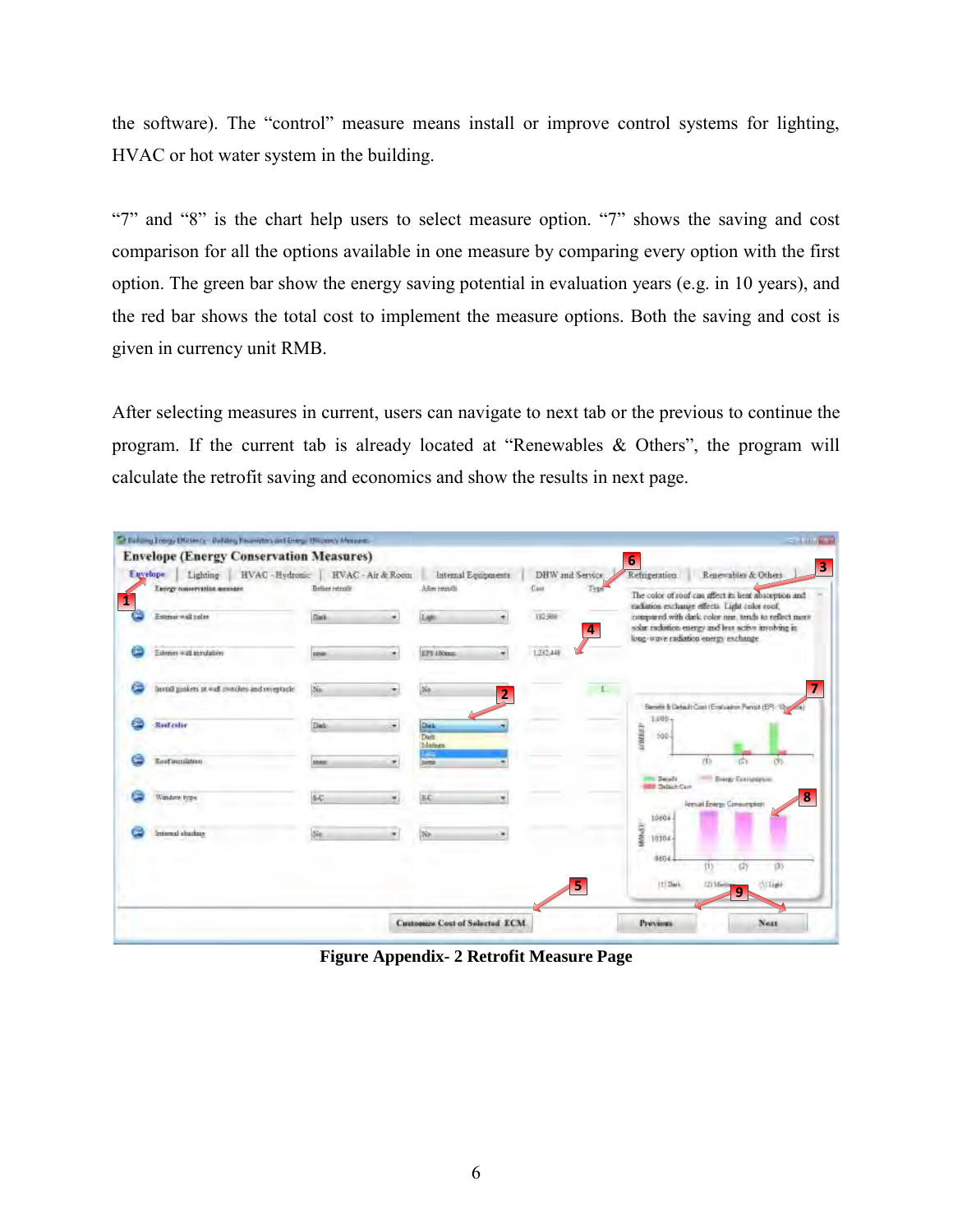## III. Retrofit results page

[Figure Appendix- 3](#page-7-0) shows the retrofit calculation results for energy and economics.

"1" shows the building's annual energy consumption summary for before and after retrofit electricity and fuel (natural gas) use.

"2" the saving summary show the annual electricity and fuel saving, energy cost saving, measure total cost, and simple payback period for the selected retrofit measure portfolio.

"3" is the building's annual energy end use consumption breakdown for before-retrofit, afterretrofit, saving defined as ("after" – "before"), and energy saving ratio.

"4" shows the before and after retrofit final energy intensity level change. Energy intensity, in unit [kWh/m2], is defined as building's total final energy divided by building's total floor area. Note that fuel (natural gas) is thermally convert into electricity kWh.

"5" shows the building's retrofit cost-effectiveness. The chart on the left, with unit RMB, compares the building's energy saving benefit (green bar) during user-input evaluation period (10 years in this example), and retrofit measures' total cost. The chart on the right shows the building's retrofit simple payback period (years).

"6" is a summary view of each measure's cost-effectiveness. Click the chart will navigate the users to [Figure Appendix- 4.](#page-7-1) In the measure analysis page, chart "1" shows measures' costeffective comparison. This is calculated when each measure is calculated alone, its energy saving benefit (in the evaluation period, 10 years in this case) and cost in unit RMB. Chart "2" shows each measure's simple payback period (years) when applied alone. Table "3" is each measure's benefit and cost view which can be sorted by using radio button group "4" on the right hand side. Users can sort the measures' benefit based on benefit (energy saving), net benefit (saving – cost) and payback period.